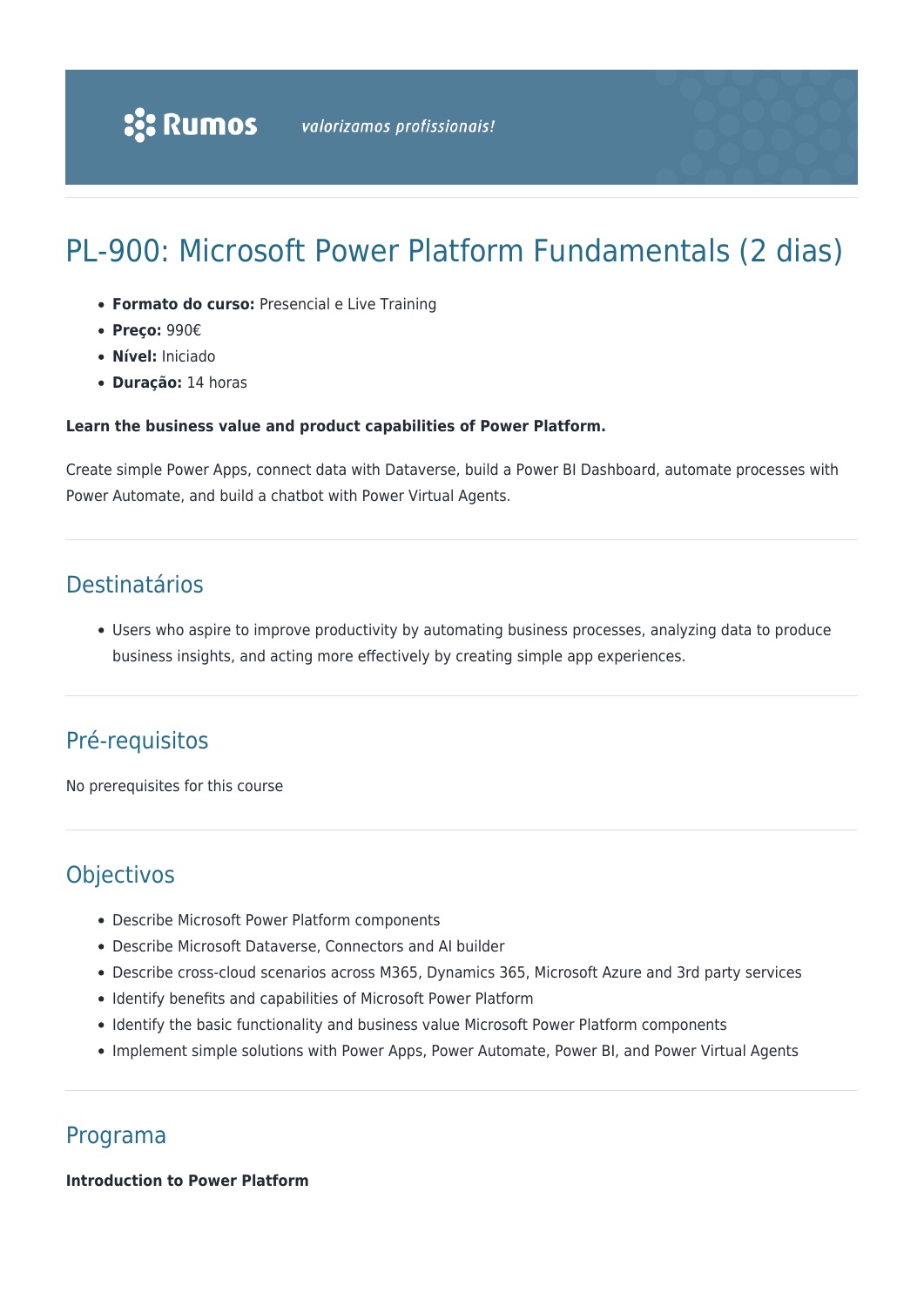Learn about the components of Power Platform, ways to connect data, and how organizations can leverage this technology to create business solutions.

# Lessons

- Power Platform Overview
- Module Summary

## **Introduction to Microsoft Dataverse**

Dataverse allows you to delve into powerful, scalable data solutions in the cloud. Learn what makes Dataverse tick and how it can work with Microsoft Power Platform to create unique and efficient business solutions.

# Lessons

- Microsoft Dataverse Overview
- Module Summary

# Lab : Data Modeling

- Create Solution
- Add Existing and Create New Tables
- Create Relationships
- Import Data

## **Get Started with Power Apps**

Learn about the value and capabilities of Power Apps, and ways other organizations have leverage this technology to build simple applications for their business.

### Lessons

- Introduction to Power Apps
- How to build a canvas app
- How to build a model-driven app
- Introduction to Power Apps portals

### Lab : Canvas app, part 1

- Create Staff Canvas App
- Complete the App

Lab : Canvas app, part 2

• Create Security Canvas App

Lab : How to build a model-driven app

- Customize Views and Forms
- Create Model-Driven Application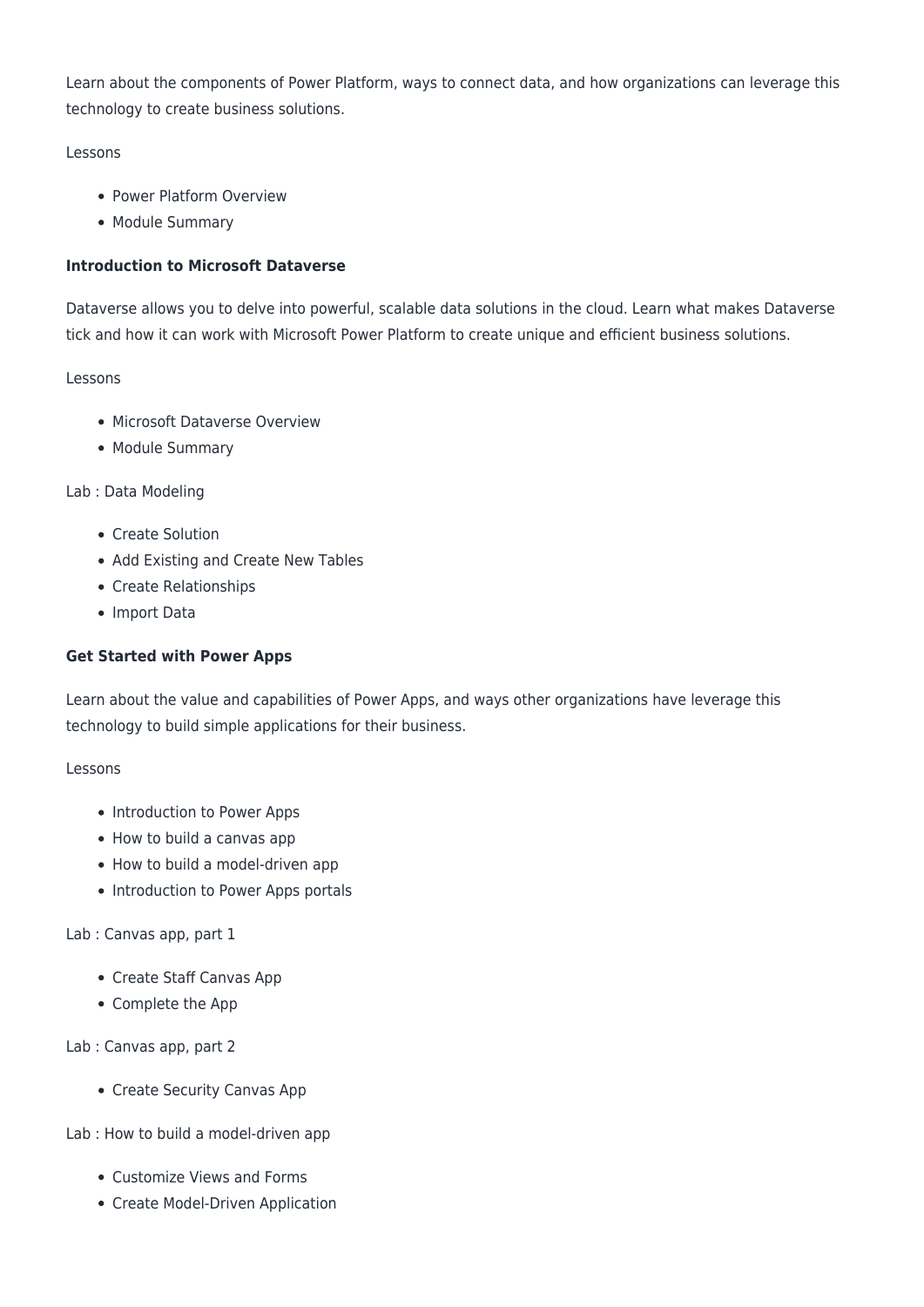Lab : How to build a Power Apps portal

- Provision a Power Apps portal
- Create a Portal Webpage
- Change the Portal Theme

#### **Get Started with Power Automate**

Learn how users can leverage Power Automate to improve business efficiency and productivity.

Lessons

- Power Automate Overview
- How to Build an Automated Solution

#### Lab : Power Automate

- Create Visit Notification Flow
- Create Security Sweep Flow

#### **Get Started with Power BI**

Learn how organizations can use Power BI to easily clean, display, and understand data to ensure better informed decisions.

#### Lessons

- Power BI Overview
- How to Build a Simple Dashboard

Lab : How to build a simple dashboard

- Create Power BI Report
- Create Power BI Dashboard

#### **Introduction to Power Virtual Agents**

Learn about the value and capabilities of Power Virtual Agents and ways organizations can leverage this technology to build chatbot solutions for their business.

#### Lessons

- Power Virtual Agents overview
- How to build a chatbot

Lab : How to build a basic chatbot

- Sign up for PVA and Create a New Bot
- Create Topics
- Test Topics
- Change the Greeting